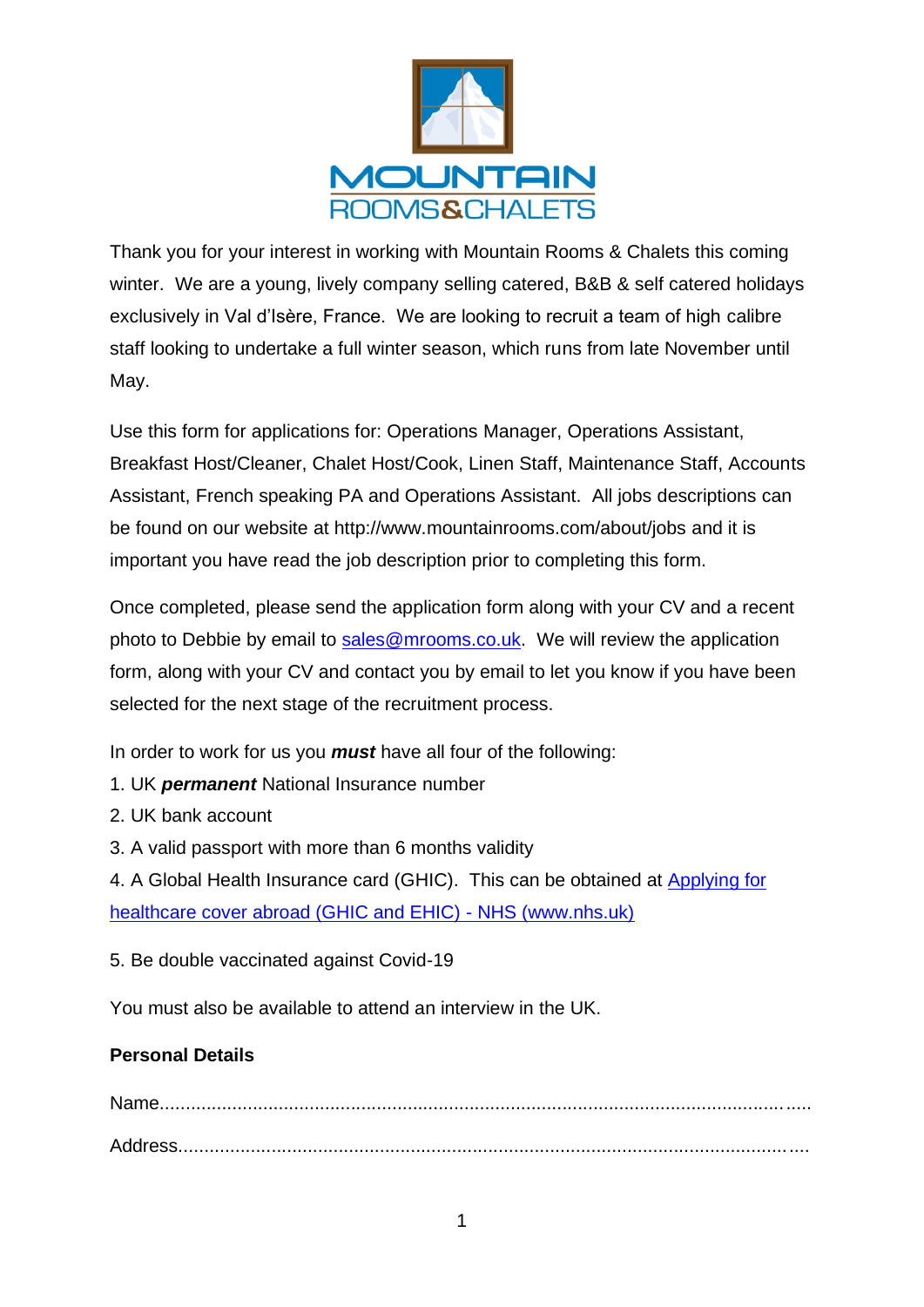| 1. About You. We hope that you will answer all questions below but if you don't feel<br>it appropriate for any reason please leave it blank and continue on to the next one. |
|------------------------------------------------------------------------------------------------------------------------------------------------------------------------------|
|                                                                                                                                                                              |
| b. List the skills you possess that are relevant to the job you have applied for                                                                                             |
|                                                                                                                                                                              |
|                                                                                                                                                                              |
|                                                                                                                                                                              |
|                                                                                                                                                                              |
| c. Why do you want to do a ski season?                                                                                                                                       |
|                                                                                                                                                                              |
|                                                                                                                                                                              |
|                                                                                                                                                                              |
|                                                                                                                                                                              |
| d. Please give three reasons why you would like to work for Mountain Rooms &<br><b>Chalets</b>                                                                               |
|                                                                                                                                                                              |
|                                                                                                                                                                              |
|                                                                                                                                                                              |
|                                                                                                                                                                              |
|                                                                                                                                                                              |
|                                                                                                                                                                              |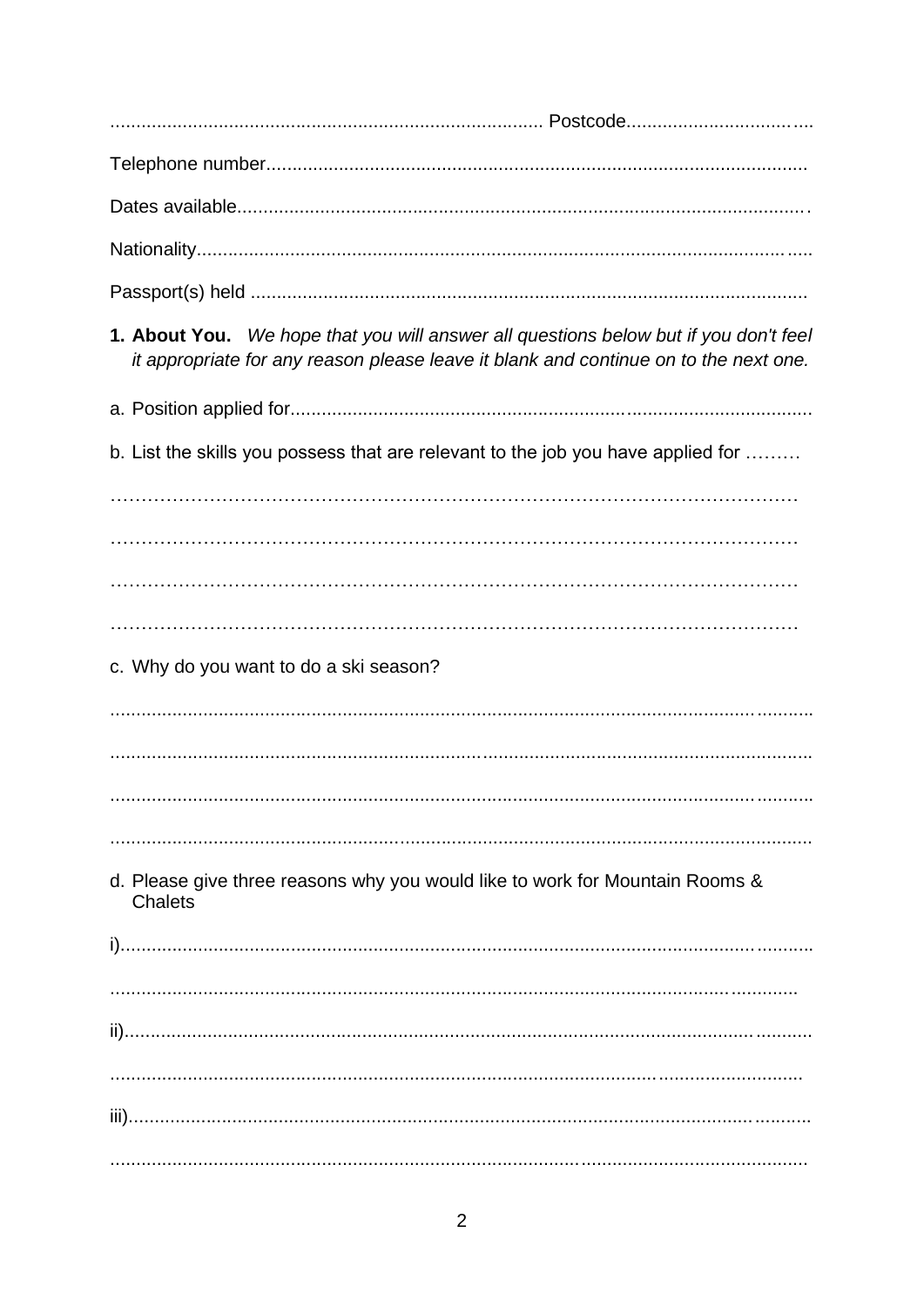| e. Have you done a ski season before?                                                                         | Yes / No |  |
|---------------------------------------------------------------------------------------------------------------|----------|--|
|                                                                                                               |          |  |
|                                                                                                               |          |  |
|                                                                                                               |          |  |
|                                                                                                               |          |  |
| g. How do you think doing a winter season with Mountain Rooms & Chalets will differ<br>from previous seasons? |          |  |
|                                                                                                               |          |  |
|                                                                                                               |          |  |
|                                                                                                               |          |  |
|                                                                                                               |          |  |
|                                                                                                               |          |  |
| h. Please describe what you believe to be your biggest strength and weakness                                  |          |  |
|                                                                                                               |          |  |
|                                                                                                               |          |  |
|                                                                                                               |          |  |
|                                                                                                               |          |  |
|                                                                                                               |          |  |
|                                                                                                               |          |  |
| i. Please give an example of an occasion where you have had to demonstrate<br>initiative                      |          |  |
|                                                                                                               |          |  |
|                                                                                                               |          |  |
|                                                                                                               |          |  |
|                                                                                                               |          |  |
|                                                                                                               |          |  |
|                                                                                                               |          |  |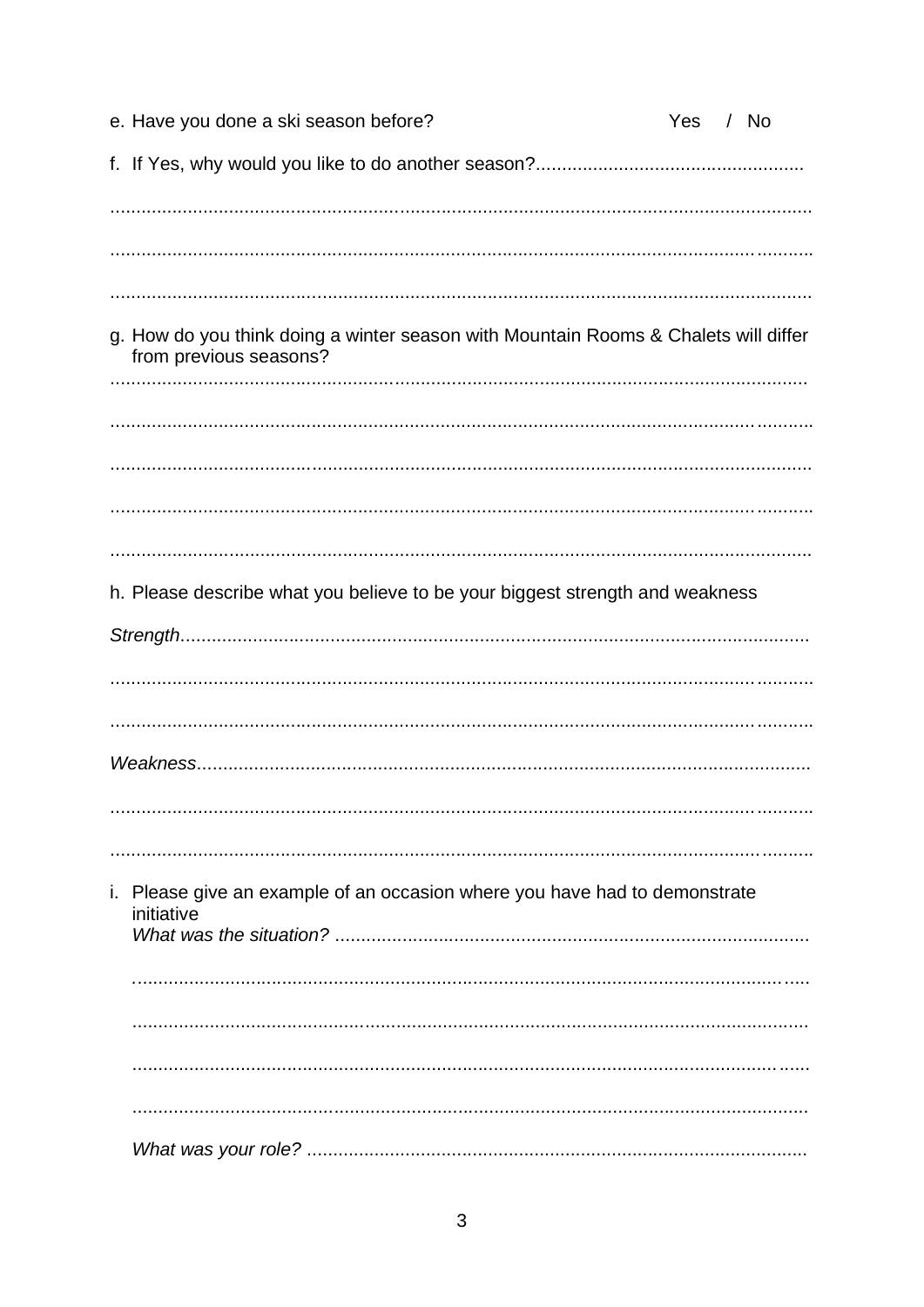| What would you do differently if faced again with the same situation?                                    |
|----------------------------------------------------------------------------------------------------------|
|                                                                                                          |
|                                                                                                          |
|                                                                                                          |
|                                                                                                          |
| j. Please describe a situation where you had to work as part of a team in order to<br>achieve something. |
|                                                                                                          |
|                                                                                                          |
|                                                                                                          |
|                                                                                                          |
|                                                                                                          |
|                                                                                                          |
|                                                                                                          |
|                                                                                                          |
|                                                                                                          |
|                                                                                                          |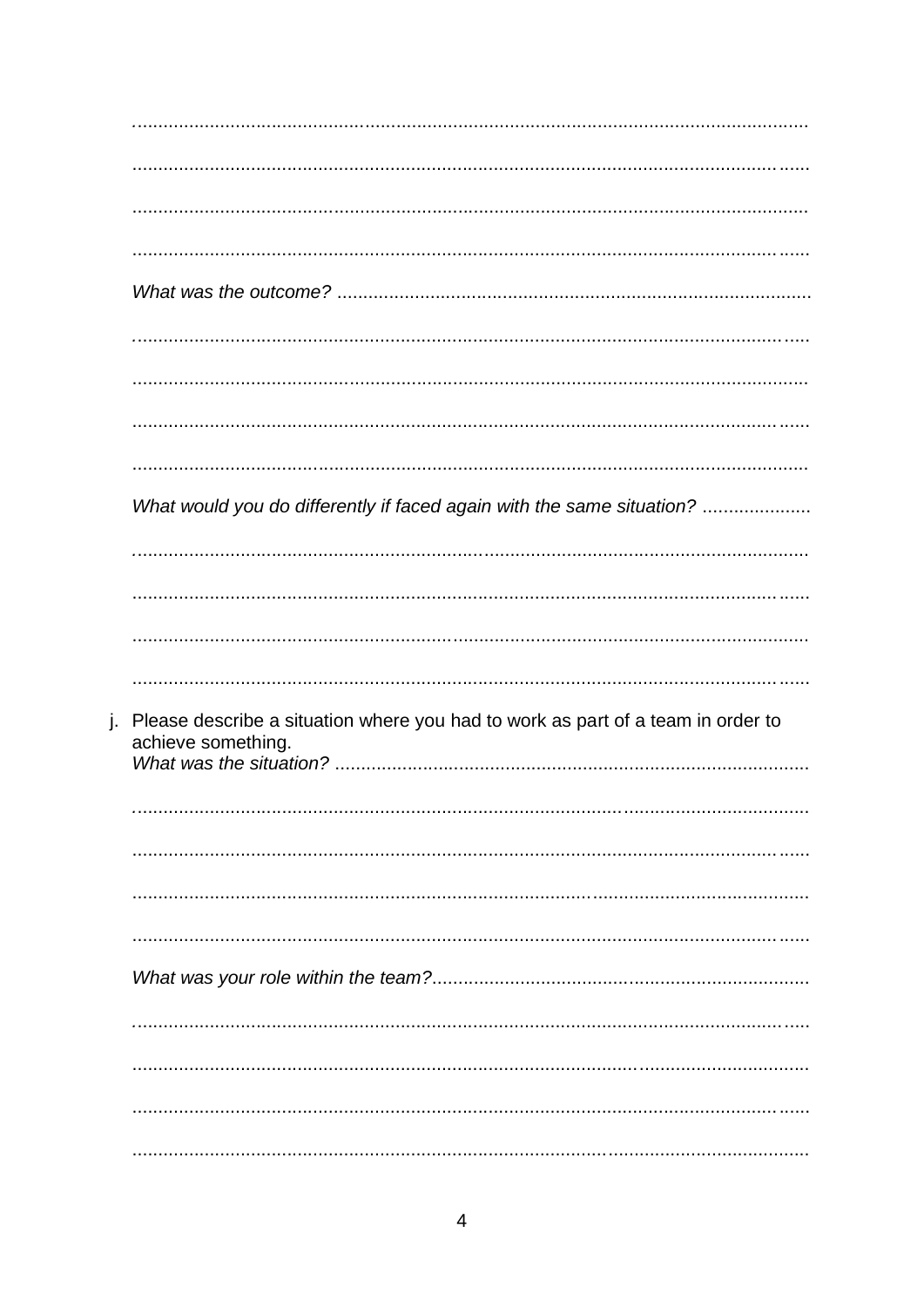| k. Please give an example of an occasion where you have been given an instruction<br>you did not agree with. |
|--------------------------------------------------------------------------------------------------------------|
|                                                                                                              |
|                                                                                                              |
|                                                                                                              |
|                                                                                                              |
|                                                                                                              |
|                                                                                                              |
|                                                                                                              |
|                                                                                                              |
|                                                                                                              |
|                                                                                                              |
|                                                                                                              |
|                                                                                                              |
|                                                                                                              |
|                                                                                                              |
|                                                                                                              |
|                                                                                                              |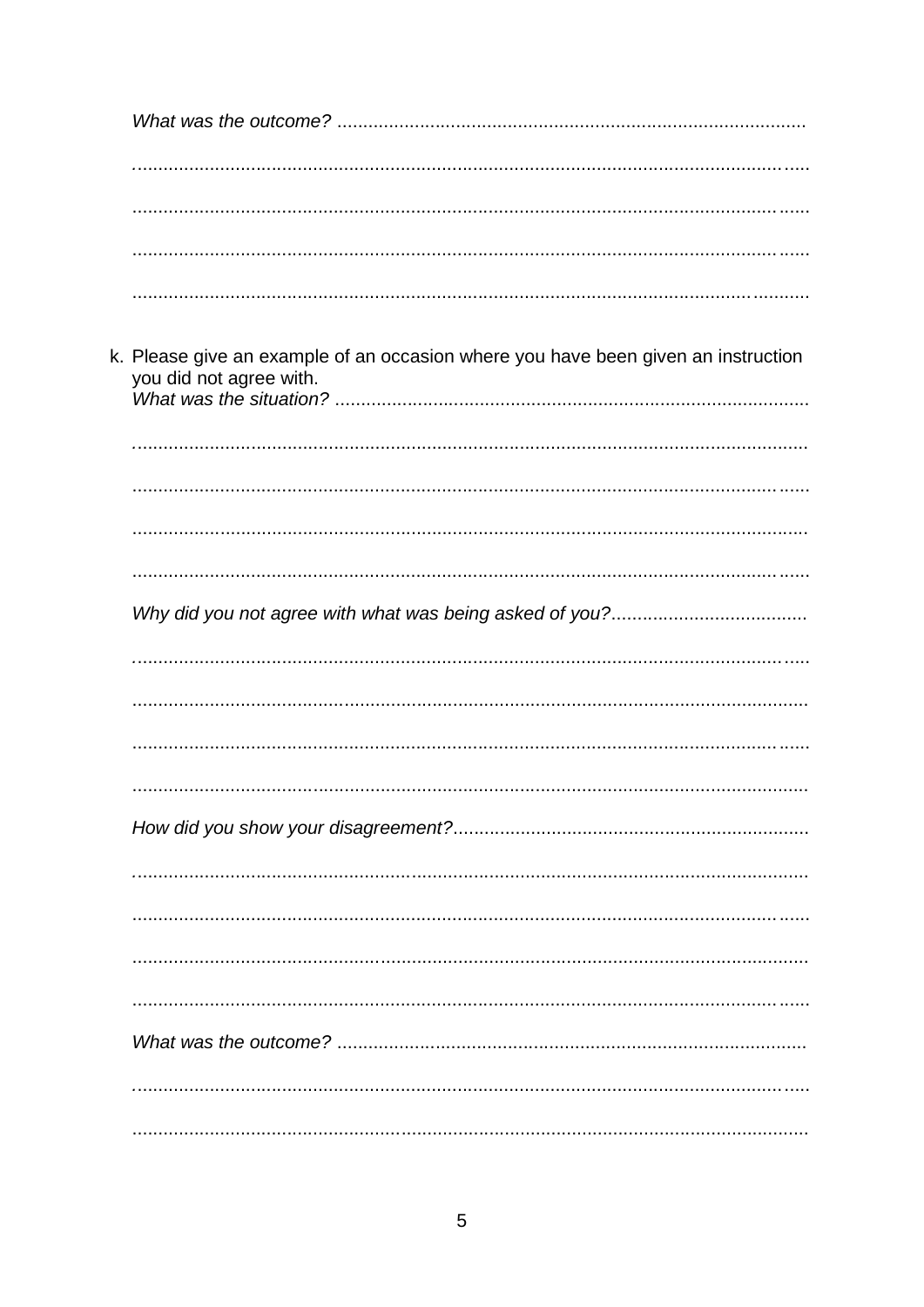m. How does a ski season with Mountain Rooms & Chalets help you to get closer to 

n. Languages - Do you speak any languages? Please tick below:

|         | Mother<br>tongue | Fluent | Conversational | <b>Basic</b> |
|---------|------------------|--------|----------------|--------------|
| English |                  |        |                |              |
| French  |                  |        |                |              |
| Spanish |                  |        |                |              |
| German  |                  |        |                |              |
| Other   |                  |        |                |              |
| Other.  |                  |        |                |              |

# 2. References

Employment is subject to us receiving satisfactory references. Please list below two professional or educational referees whom we can contact:

| Referee 1: | Referee 2: |
|------------|------------|
| Name:      | Name:      |
|            |            |
|            |            |
| Position:  | Position:  |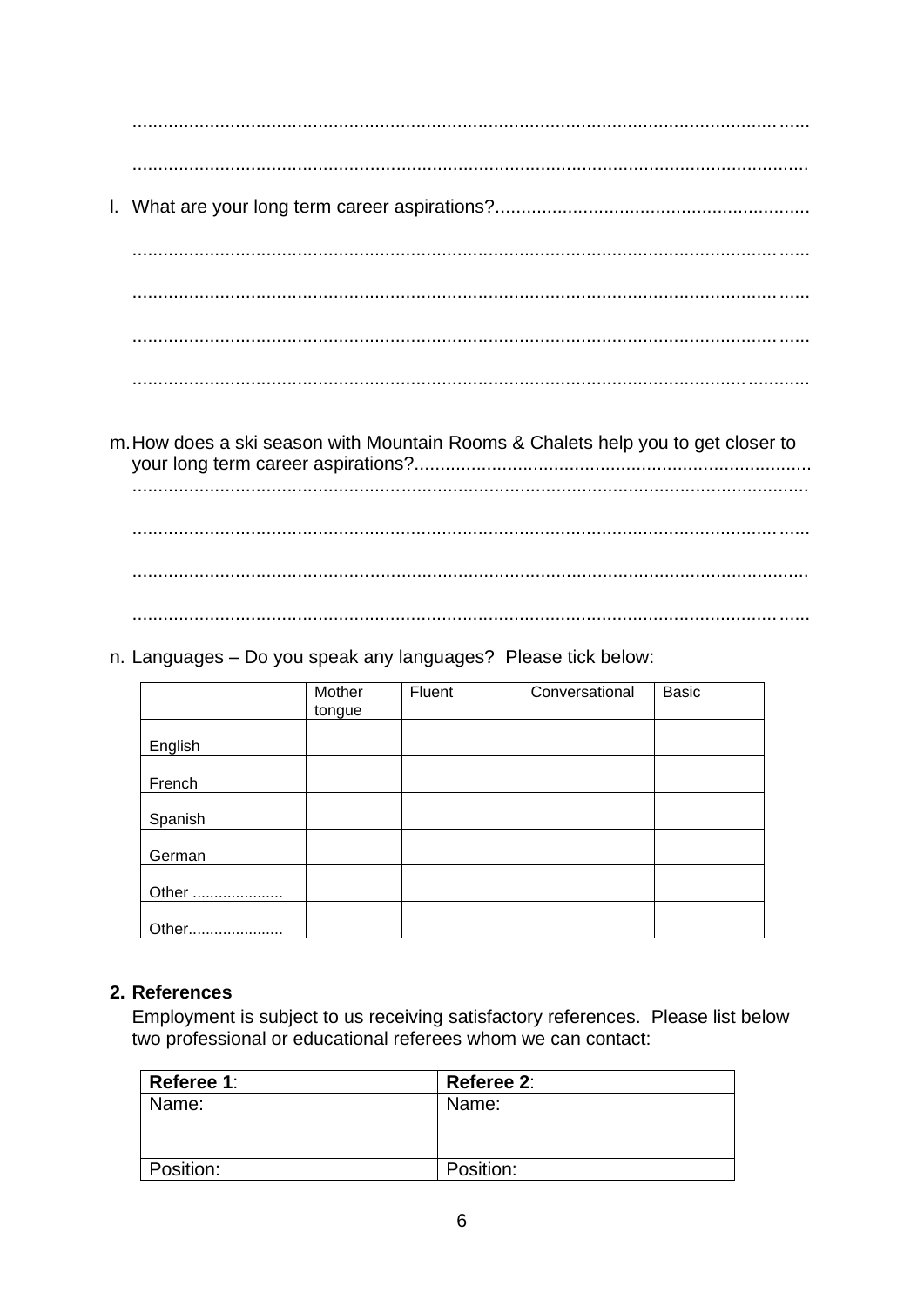| Relationship to you:   | Relationship to you:   |
|------------------------|------------------------|
| Contact phone no.      | Contact phone no.      |
| Contact email address: | Contact email address: |

Have you ever been involved or convicted of a criminal offence which is not spent as defined in the Rehabilitation of Offenders Act 1974?

Yes No

I confirm that the information recorded on this application form is true and complete, and have a UK bank account and permanent NI number. I understand that should any of the facts I have given on this form to be found to be inaccurate or untruthful, then the company will be entitled to disqualify my application or terminate my employment without notice.

Insert Name or signature.......................................................... Date........................

If you are applying to be a Chalet Host/Cook please answer the questions and fill out the menu plan on the next page. Applicants for any position other than Chalet Host / Cook do not need to complete this section.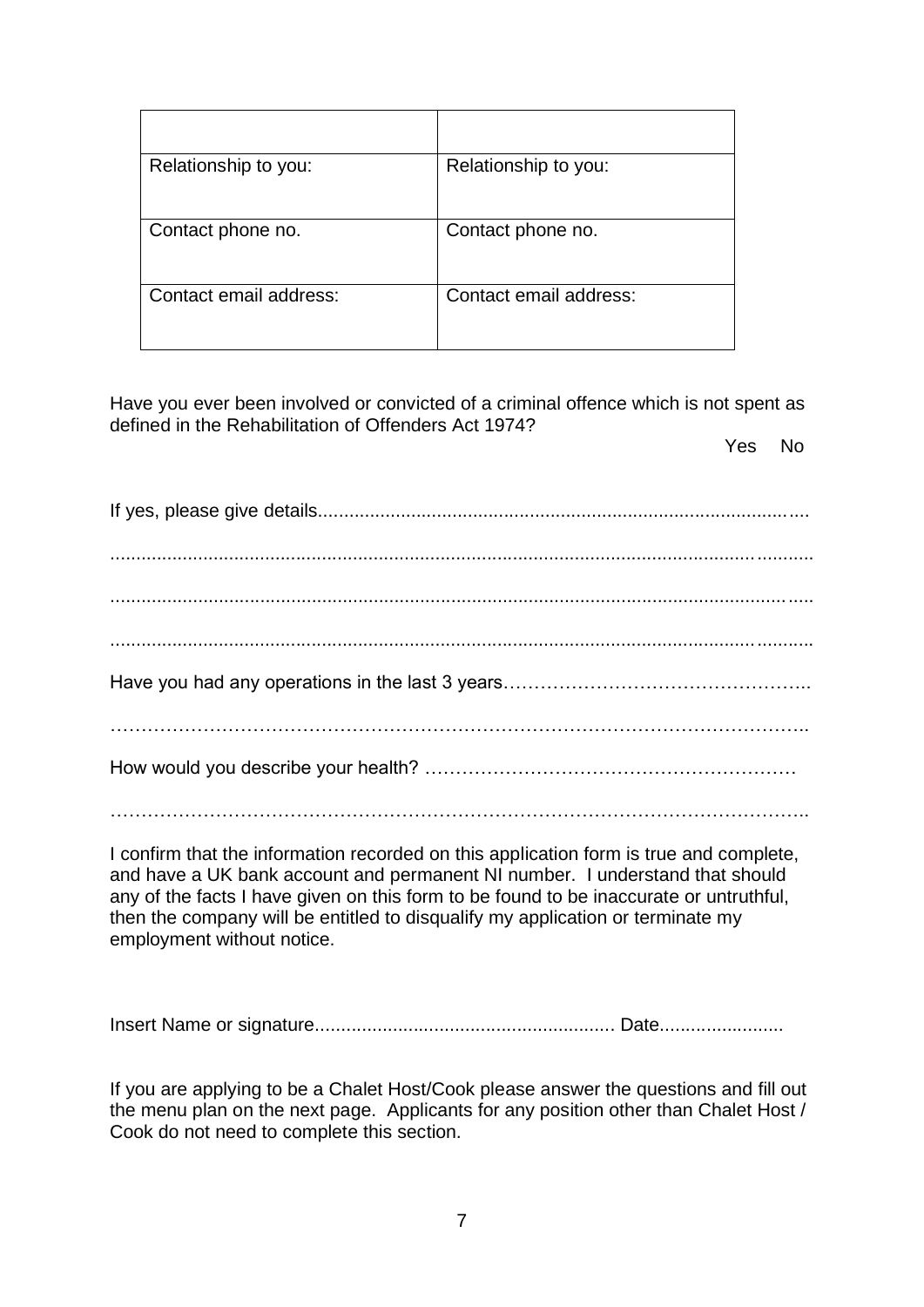Thank you for taking the time to complete this application form.

Please send it along with your CV and a recent photo to Mhairi Seymour by email to [sales@mrooms.co.uk](mailto:sales@mrooms.co.uk) .

**Chalet Hosts / Cooks (ONLY COMPLETE IF YOU ARE APPLYING FOR THE COOK/CHEF ROLE (NOT BREAKFAST HOST/ CLEANER OR ANY OTHER ROLE)**

*We serve food of a very high standard, so please answer the below questions and provide details of five dinner menus that you believe would be suitable for our guests. Menus should be an accurate reflection of your cooking ability.* 

What ingredients do you most like to cook with? ...........................................................

........................................................................................................................................ ........................................................................................................................................ What ingredients do you least like to cook with? ........................................................... ........................................................................................................................................ ........................................................................................................................................

#### **Menu 1**

| <b>Starter</b>            |  |
|---------------------------|--|
| <b>Main Course</b>        |  |
| Vegetarian<br>alternative |  |
| <b>Dessert</b>            |  |

#### **Menu 2**

| <b>Starter</b>     |  |
|--------------------|--|
| <b>Main Course</b> |  |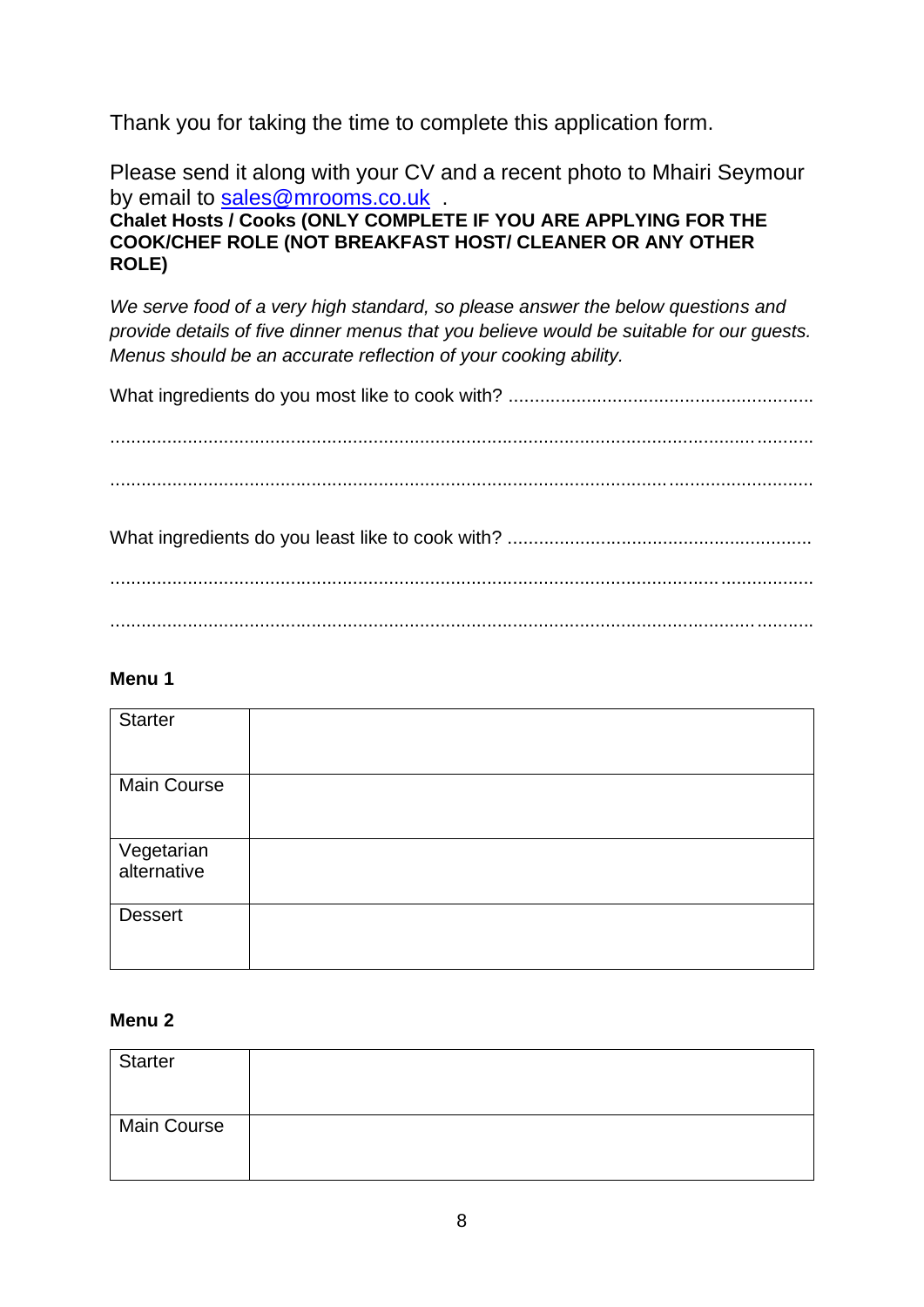| Vegetarian<br>alternative |  |
|---------------------------|--|
| <b>Dessert</b>            |  |

# **Menu 3**

| <b>Starter</b>            |  |
|---------------------------|--|
| <b>Main Course</b>        |  |
| Vegetarian<br>alternative |  |
| <b>Dessert</b>            |  |

# **Menu 4**

| <b>Starter</b>            |  |
|---------------------------|--|
| <b>Main Course</b>        |  |
| Vegetarian<br>alternative |  |
| <b>Dessert</b>            |  |

# **Menu 5**

| <b>Starter</b>            |  |
|---------------------------|--|
|                           |  |
| <b>Main Course</b>        |  |
|                           |  |
| Vegetarian<br>alternative |  |
|                           |  |
|                           |  |